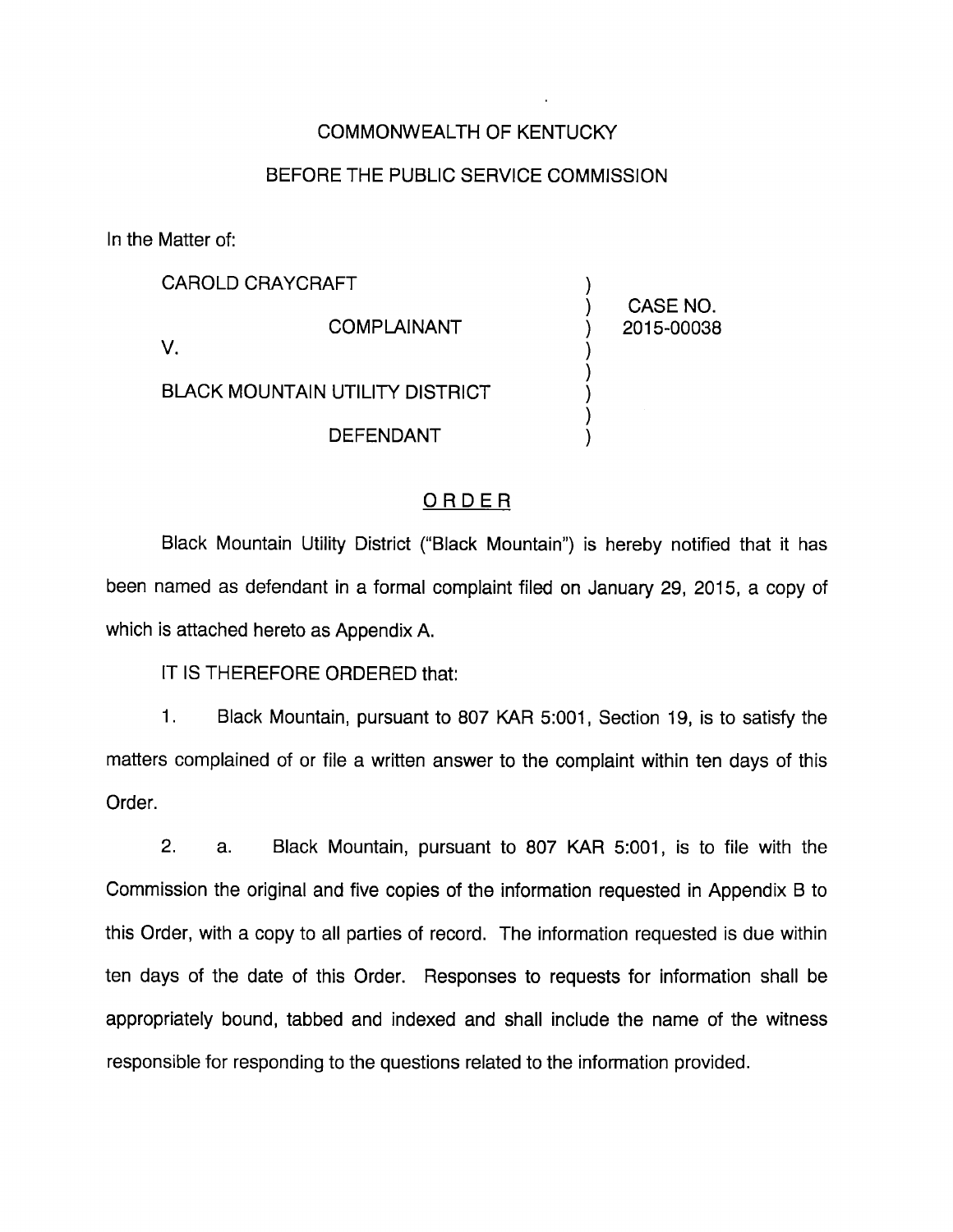b. Each response shall be answered under oath or, for representatives of a public or private corporation or a partnership or association or a governmental agency, be accompanied by a signed certification of the preparer or person supervising the preparation of the response on behalf of the entity that the response is true and accurate to the best of that person's knowledge, information, and belief formed after a reasonable inquiry.

c. Any party shall make timely amendment to any prior response if it obtains information which indicates that the response was incorrect when made or, though correct when made, is now incorrect in any material respect.

d. For any request to which a party falls or refuses to furnish all or part of the requested information, that party shall provide a written explanation of the specific grounds for its failure to completely and precisely respond.

e. When filing a paper containing personal information. Black Mountain shall, in accordance with 807 KAR 5:001, Section 4(10), encrypt or redact the paper so that personal information cannot be read.

Should documents of any kind be filed with the Commission in the course of this proceeding, the documents shall also be served on all parties of record.

By the Commission

**ATTF Executive Director** 

ENTERED FEB 0 6 2015 **FNTUCKY PUBLIC** /ICE COMMISSION

Case No. 2015-00038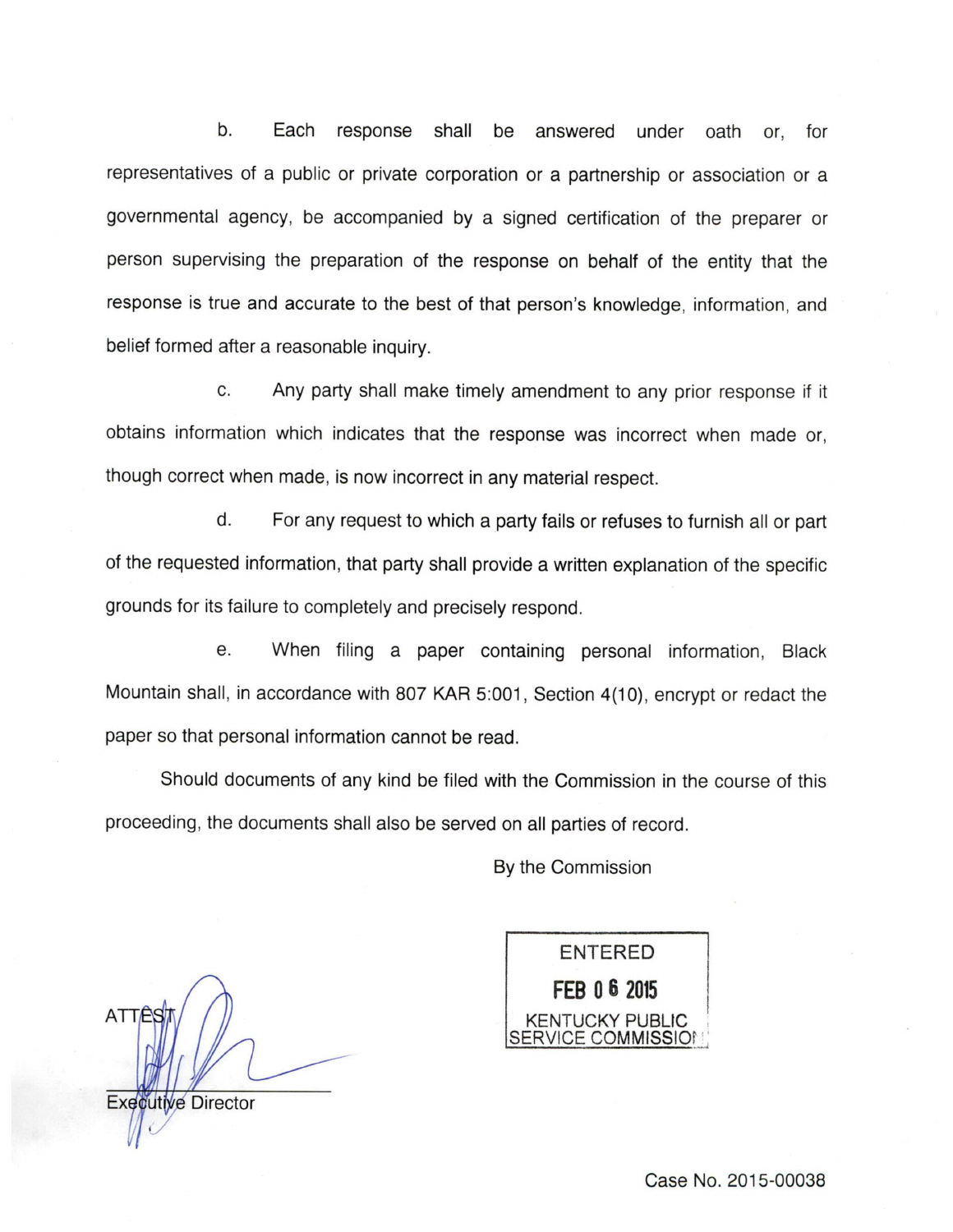### APPENDIX A

 $\sim 100$ 

 $\sim 10^7$ 

# APPENDIX TO AN ORDER OF THE KENTUCKY PUBLIC SERVICE COMMISSION IN CASE NO. 2015-00038 DATED **FEB 06 2015**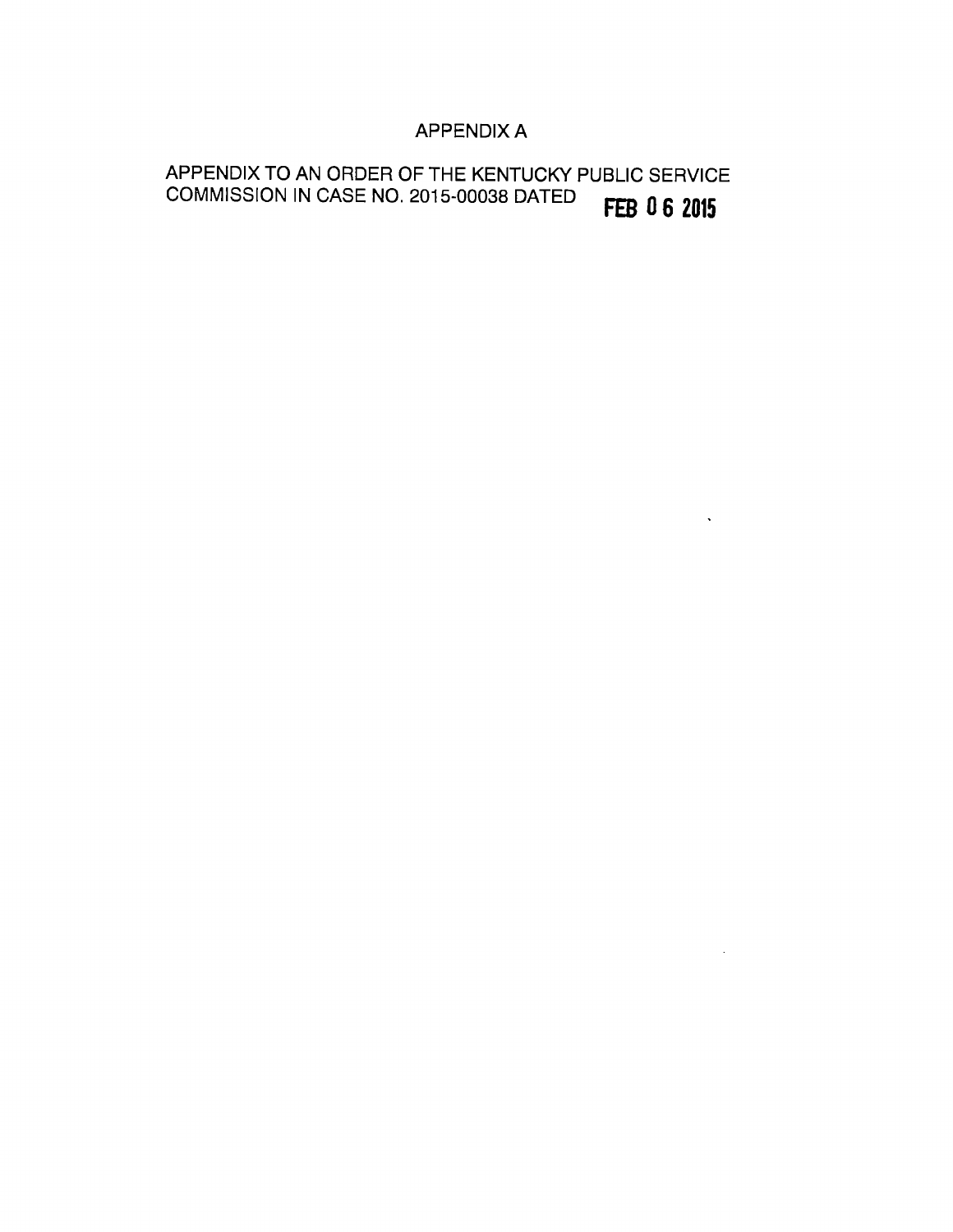

### COMMONWEALTH OF KENTUCKY

### BEFORE THE PUBLIC SERVICE COMMISSION

JAN 2 9 2015

**RECEIVED** 

In the matter of: 1<u>d</u> Craycraft (Your Full Name COMPLAINANT VS.  $\underline{\text{B}}\text{bc}$   $\text{M}$   $\underline{\text{m}}$   $\underline{\text{m}}$  (Name of Utility) DEFENDANT **COMPLAINT** PUBLIC SERVICE **COMMISSION** The complaint of (Your Full Name) jespectfully shows: (a) (Your Full Name) 499 Wooderd Branch Rd. Bledsoe Ky 40810  $Cscr$ ayco $.4+$  acxistury lel. net (Your Email Address) (b)  $\frac{\text{Black}}{\text{m}\pi+}$  (if it is (Name 01 Utility) 609 Four mile Rd. Baxtr Hy 40806 (c) That: (Describe here, attaching additional sheets if necessary, the specific act, fully and clearly, or facts that are the reason

and basis for the complaint.)

Continued on Next Page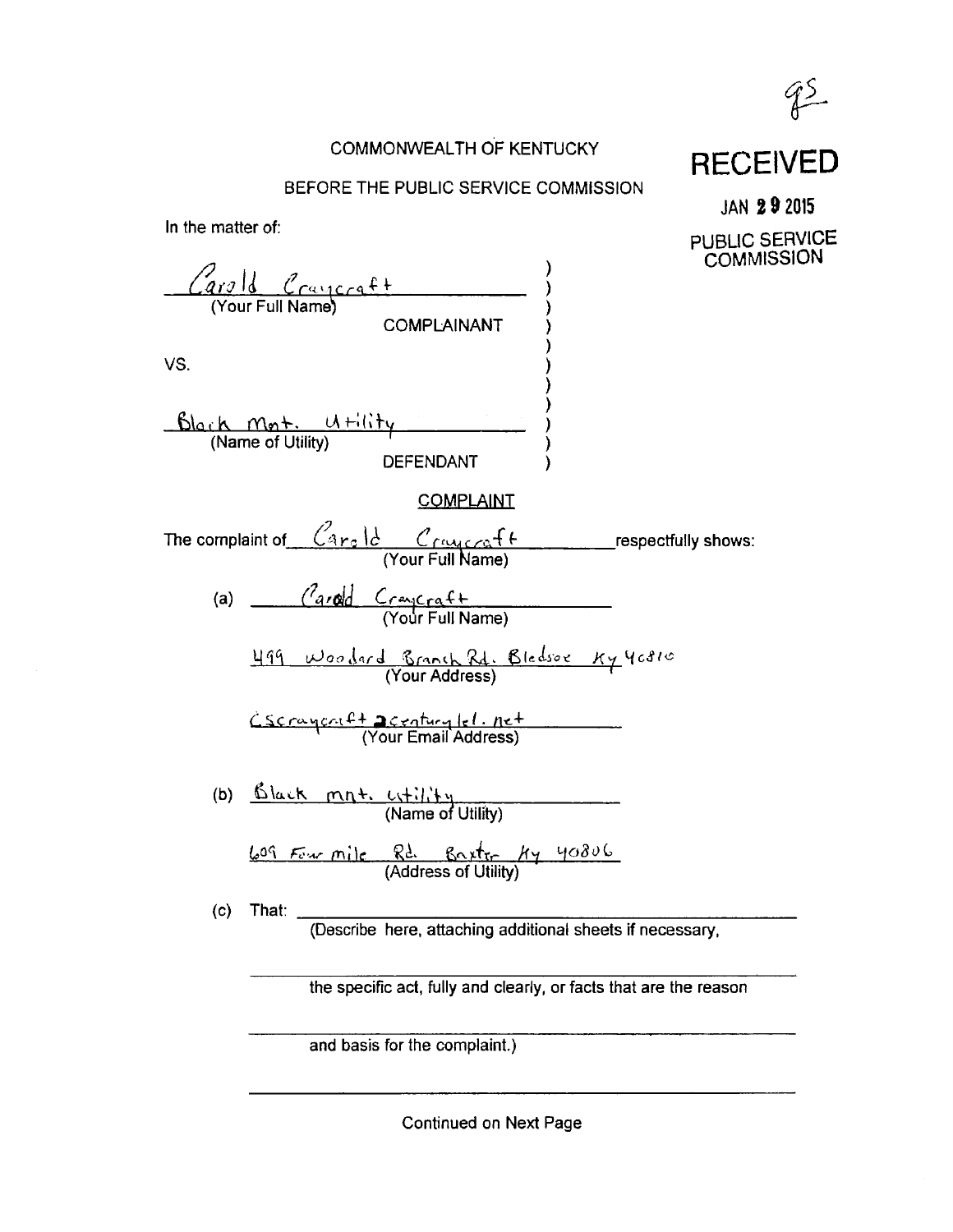Formal Complaint

|                                                                                                     | VS. $\qquad \qquad$                                                                                                  |
|-----------------------------------------------------------------------------------------------------|----------------------------------------------------------------------------------------------------------------------|
| Page 2 of 2                                                                                         |                                                                                                                      |
|                                                                                                     | <u> 1989 - Jan Barnett, fransk politik (d. 1989)</u>                                                                 |
|                                                                                                     | <u> 1989 - Januar Jacques III, president et al. (b. 1918).</u>                                                       |
|                                                                                                     |                                                                                                                      |
|                                                                                                     |                                                                                                                      |
|                                                                                                     |                                                                                                                      |
|                                                                                                     | <u> 1980 - Jan James James Barnett, martin amerikan besteht besteht als den besteht besteht aus dem Einstein bes</u> |
|                                                                                                     | <u> 1990 - Andrea Andrew Alexandria (h. 1950).</u>                                                                   |
| Dated at $\frac{\text{Ble} \cancel{4s} \circ \text{L}}{\text{(Your City)}}$ , Kentucky, this 23 day |                                                                                                                      |
| of $\frac{3a\wedge a\wedge y}{\text{(Month)}}$ , 20 15                                              |                                                                                                                      |
|                                                                                                     | Cause Glot                                                                                                           |
| (Name and address of attorney, if any)                                                              | Date                                                                                                                 |

 $\ddot{\phantom{0}}$ 

\*Complaints by corporations or associations, or any other organization having the right to file a complaint, must be signed by its attorney and show his post office address. No oral orunsigned complaints will be entertained or acted upon by the commission.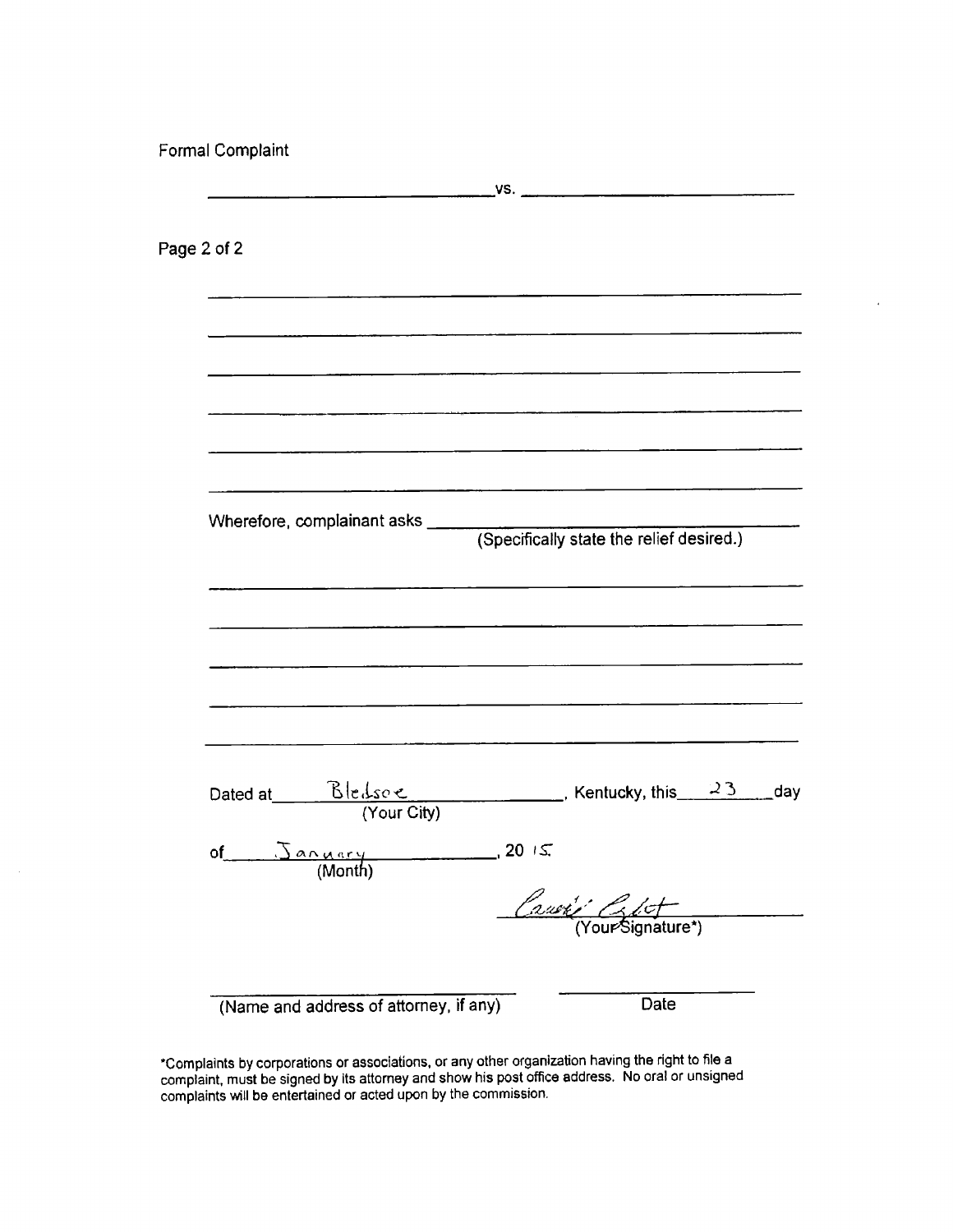In the summer of 2006 our State Representative Tim Couch help to get money for Green Hills Water District for the Woodard Branch Project at the sum of \$250,000.00. Since then there has been more added to this amount being \$325,000.00 as of now.

At the time of this, Judge Joe Grishop said we would get water. But still no water. State Representative Tim Couch was still on board with us and helped to acquire money so it could not be used for anything else. We still have no water. Properties have been mined under all of us. Wells have been drilled. Still no water.

Green Hills Water District was so far in debt. We were told money could not be used to bail them out of debt. We were told that the money had to be used for the Woodard Branch Project only. Black Mountain Utilities District took over Green Hills Water District

At a board meeting in March 2014, Bob Lee and Leo Miller told us all that we would get water. "Wheels turn slow but they do turn." Someone attends every board meeting that they have. In December 2014 Bob Lee made the Commit that we would not get water.

I, Carold Craycraft, called State Representative Rick Nelson in November 2013 the first time. He said it was politics. He also said that if the water had been put in when this was first started that we would have enough money for the water project. In December 2014 I talked to State Representative Rick Nelson a second time and he said we would probably never get water.

1attended the board meeting inJanuary 2015. Bob Lee told me that if we don't give this a brake that him and State Representative Rick Nelson would put the money in Evarts, Kentucky for water projects there. I asked if they could do that. He answered yes they can do almost anything they wanted to do. I told him that was wrong. That is the way we feel.

I also have a text message from Leo Miller on September 12, 2014 that water was on its way that he had talked to State Representative Rick Nelson. We still have no water.

Joe Grisop told me a long time ago that we would never getwater. Sofar we haven't. Guess he was right

All we are asking is that we get the water in 2015. Everyone needs water as well as electricity. Its not much to ask for since the money, or most of it, is already there.

Thank you very much.

Carold Craycraft<br>Castel Corport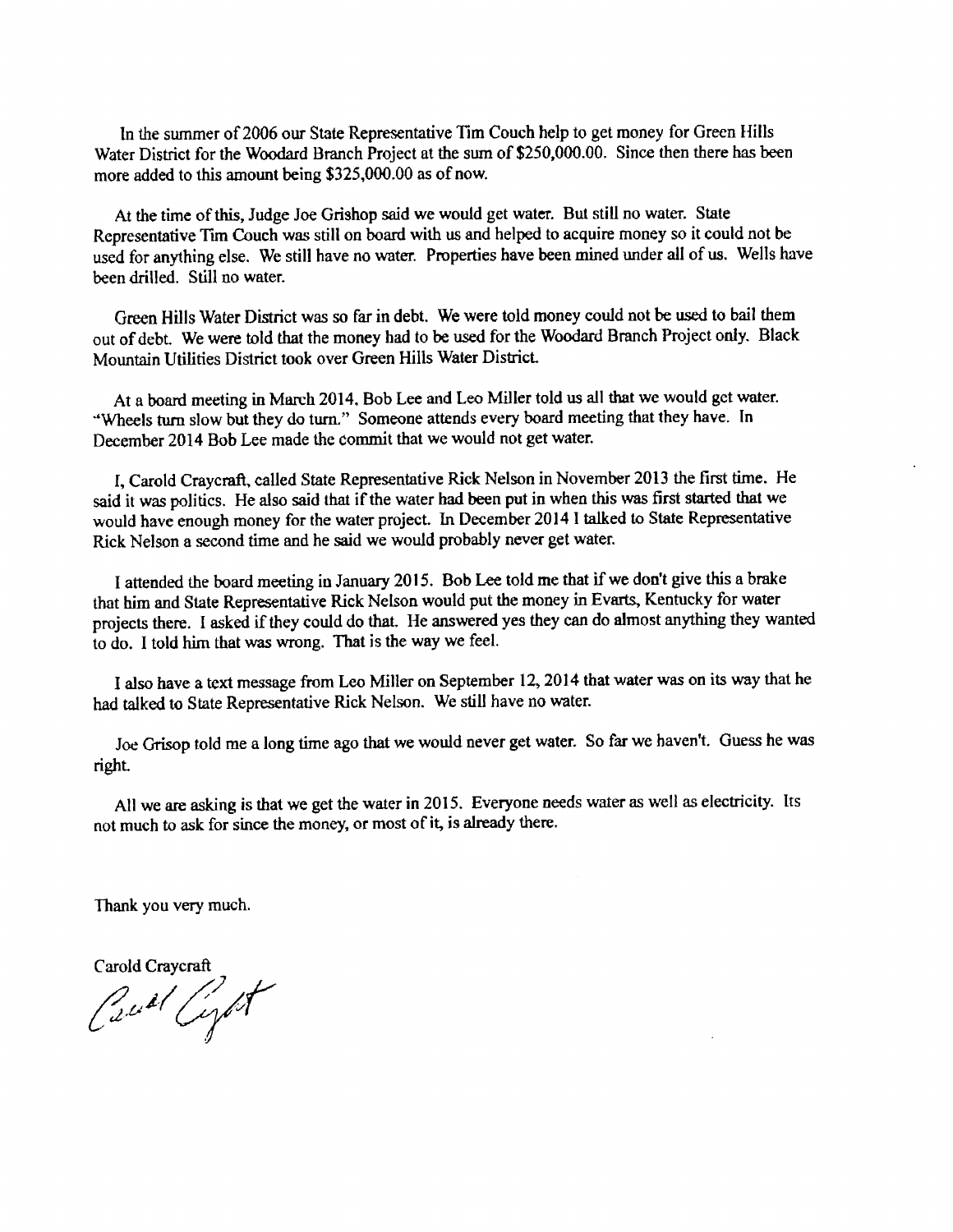This is a petition for getting water for the Woodard Branch Project and the Dingo properties. The funds are available, or most of it. We need signatures and addresses of the ones desiring water put to their property.

 $\ddot{\phantom{a}}$ 

NAME & ADDRESSE # of METERS Hellen Blatsve  $R$ ninch  $R$ bledsoutly yesses  $-2$ 421 Bleasee ľ 15 V ortock '  $200$ 4 Brock Bledear Ky 1 5. Rlectson 6. 7. /3a.£aed=delly  $\mathcal{Z}% _{M_{1},M_{2}}^{\alpha,\beta}(\varepsilon)$ мÌ Bledsøo Kez erry 8. av. 9. Delvo Tolein Bergar KV 1 'B lad  $10.7$ V.Е  $11, \underline{L^2...L}\underline{L}+L$ 12. Harold  $c_{\epsilon}$  yard  $\epsilon$  Bladsoc  $\kappa$ y  $\mathcal{\hat{A}}$ 13 14 15. 16  $17.$  Gauge Balling 18.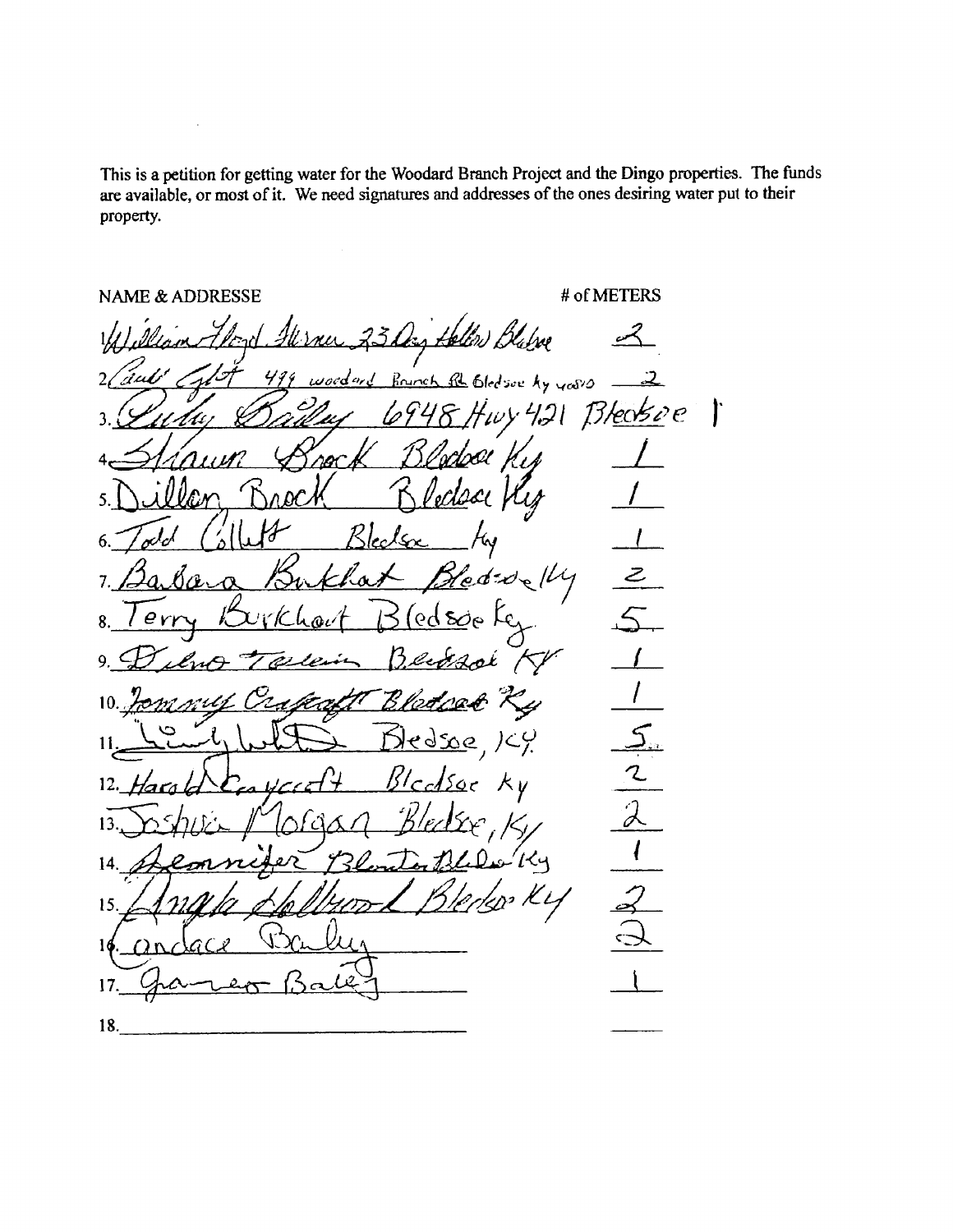#### APPENDIX B

## APPENDIX TO AN ORDER OF THE KENTUCKY PUBLIC SERVICE COMMISSION IN CASE NO. 2015-00038 DATED **FEB 06 2015**

1. State whether 499 Woodard Branch Road, Bledsoe, Kentucky, is a property within the scope of the Woodard Branch Waterline Extension - Green Hills System Rehabilitation project, Kentucky Water Resource Information System ("WRIS") Project Number WX21095005. If not, explain.

2. State whether WRIS Project Number WX21095005 has been completed. If it has not been completed, explain why and provide the estimated date of completion.

3. State whether WRIS Project Number WX21095005 has been funded such that funds are currently available for use by or on behalf of Black Mountain. If WRIS Project Number WX21095005 has not been funded, indicate the status of the funding for the project including the steps that remain in obtaining funding and the anticipated date of funding.

 $\mathbf{I}$